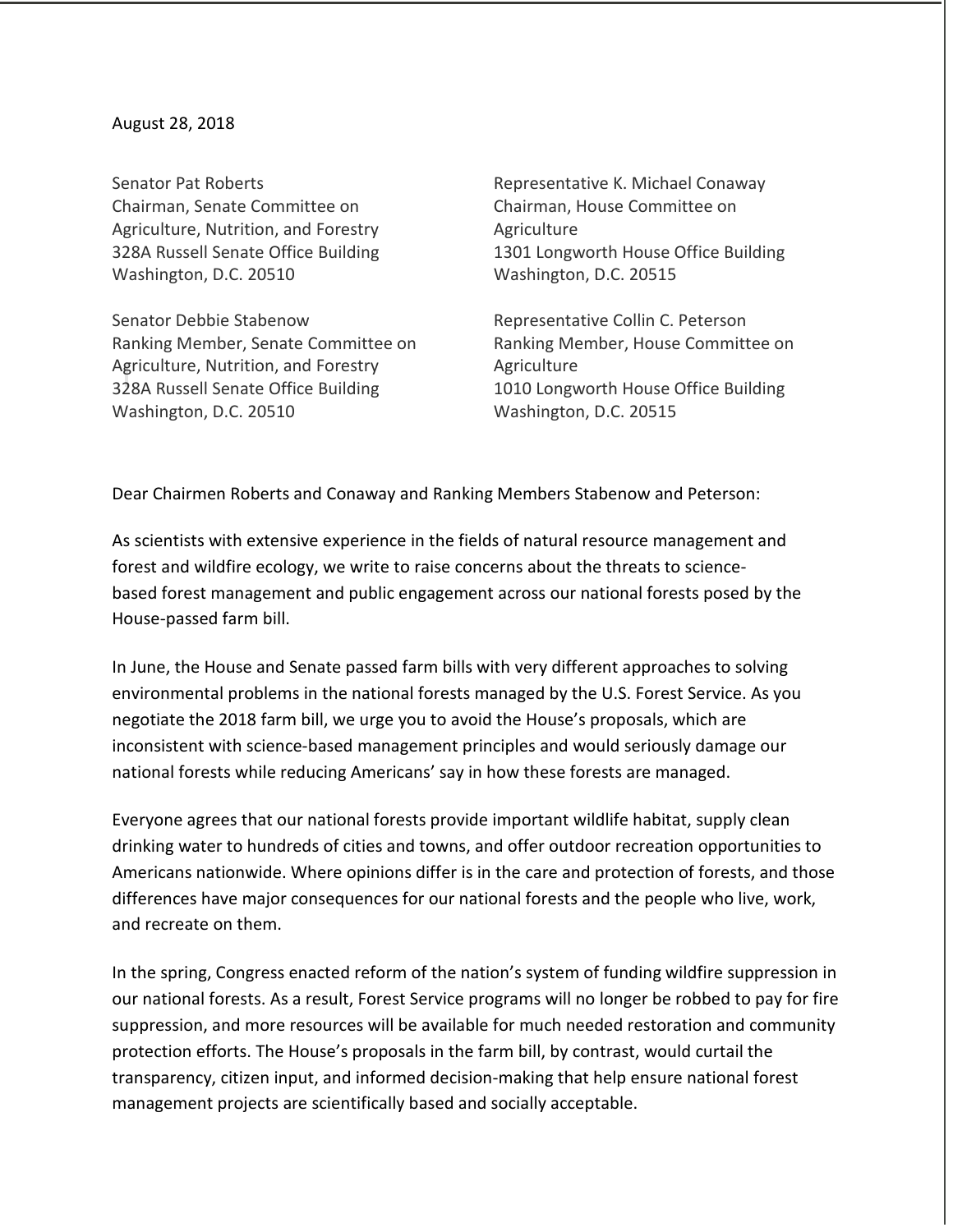Wildfire, especially when it affects our homes and families, appropriately heightens emotions, and wildfire management challenges will only increase with the increasingly acute effects of climate change. Protection of life and property should always be the top priority during any wildfire. Fuel reduction activity to reduce wildfire impacts needs to prioritize areas near communities in what is known as the Wildland Urban Interface, rather than remote backcountry areas of our national forests.

Wildfire funding and management should concentrate on effective, science-based prevention programs such as controlled burning and fuel reduction. But the House bill does not properly address these issues. Instead, it ignores the critical role of climate change in driving today's wildfires and focuses on accelerated commercial logging and road building — which generally exacerbate fire risk — with little consideration of impacts on water quality, wildlife, or recreational values.

Contained in the House farm bill are a number of new "categorical exclusions" from the National Environmental Policy Act (NEPA) for particular projects or management situations. NEPA, signed into law by President Nixon, has helped ensure for almost a half century that all stakeholders have a voice in management decisions. It also ensures that a project's impacts are properly evaluated using applicable scientific information. However, the House bill limits public input and environmental review on logging projects as large as 6,000 acres (almost 10 square miles) when removing fire-damaged trees, spraying herbicides, or creating openings for wildlife.  

Projects designed to improve forest conditions and wildlife habitat must include input from scientists and interested stakeholders, including state and tribal wildlife agencies. This will help ensure that commercial logging activities, including thinning, conform to forest management plans and are conducted using the best scientific management practices and at ecologically appropriate scales. 

Many of the House bill's forestry provisions are not supported by science. For instance, the bill seeks to aggressively expand post-fire "salvage" logging on public lands to prevent wildfire, when in reality post-fire logging occurs primarily for economic reasons and rarely contributes to ecological recovery in the disturbed area. Post-fire logging of dead or dying trees is appropriate near roads where standing dead trees pose a safety hazard but should generally be avoided in areas where maintaining natural ecosystem processes is a priority. However, the House language does not recognize this key distinction.

The House legislation also exempts the Forest Service from analyzing cumulative environmental effects of multiple categorical exclusion projects in the same vicinity. This violates a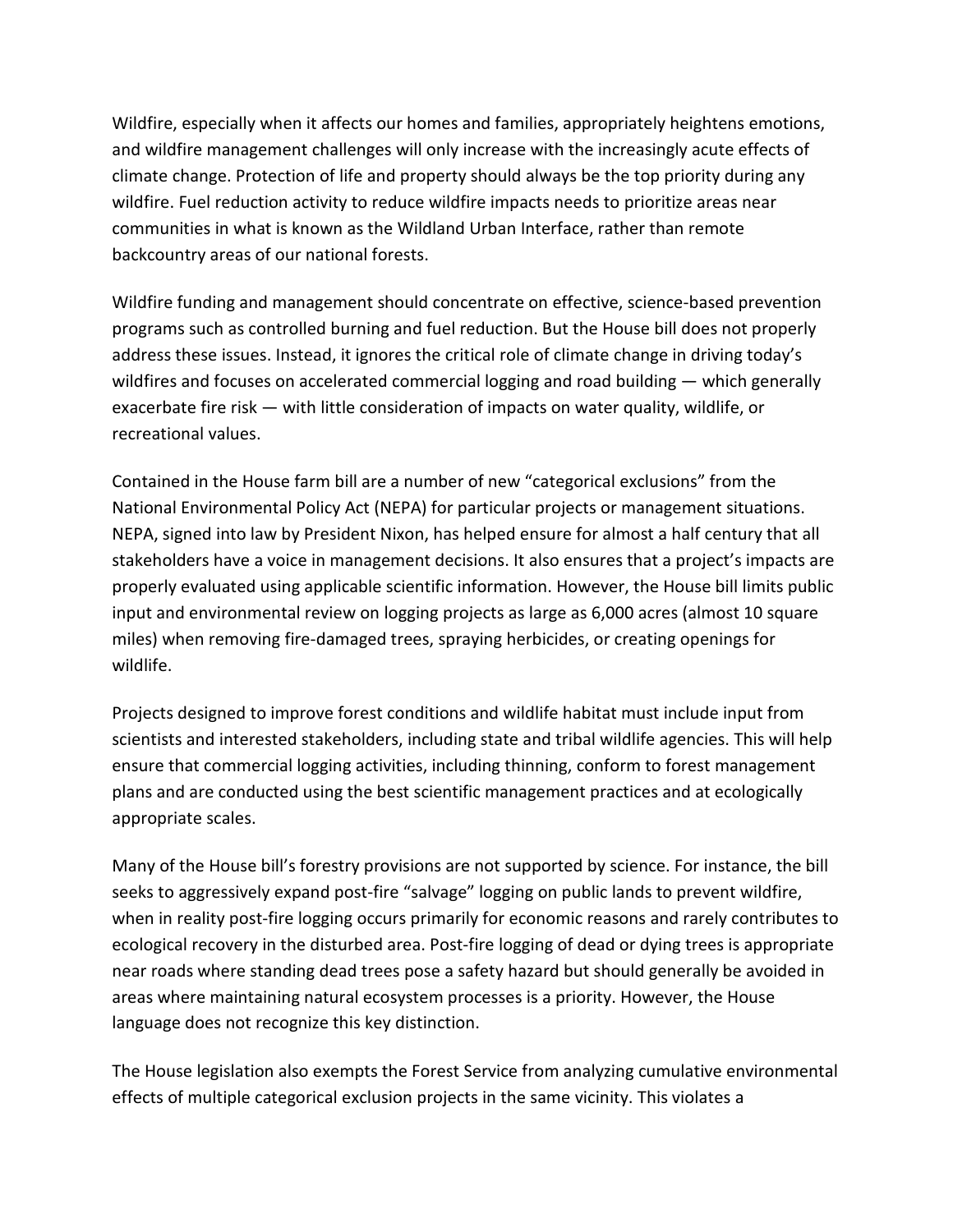fundamental principle of scientifically sound public land management — that of ensuring that management activities collectively do not produce environmentally destructive outcomes. 

These exemptions from conservation law would dramatically reduce public participation in decision-making on the national forests. These forests are public lands, managed for a variety of services benefiting many different stakeholders. Management alternatives should be provided to the public for their consideration to help ensure that multiple interests are balanced. Adoption of procedures usurping public participation, as proposed by the House, would result in major public pushback against active management.

By exempting controversial projects from meaningful evaluation and public engagement, the House farm bill runs counter to basic principles of science-based forest management, including the use of best available science and the application of robust decision-making processes. If they were to become law, the House farm bill's forestry provisions would result in poorly planned, ineffective and harmful management actions that fail to address the vital need to improve the climate and fire resiliency of our national forests and the safety of our communities.

Congress must avoid measures that would reduce public support for urgently needed active management on our national forests. Weakening conservation laws and removing scientific underpinnings of management decisions is not constructive. We urge you to reject the rollbacks of environmental safeguards in the House farm bill.

Sincerely,

Norman Christensen, Ph.D., Emeritus Professor, Ecology and the Founding Dean of the Nicholas School of the Environment, Duke University, Durham, NC

Jerry Franklin, Ph.D., Professor, Forest Ecosystems, University of Washington, Seattle, WA 

James K. Agee, Ph.D., Professor Emeritus, Forest Ecology School of Environmental and Forest Sciences, University of Washington, Seattle, WA

Christopher J. Dunn, Ph.D., Research Associate, College of Forestry, Oregon State University, Corvallis, OR

James Johnston, Ph.D. Research Associate, College of Forestry, Oregon State University, Corvallis, OR